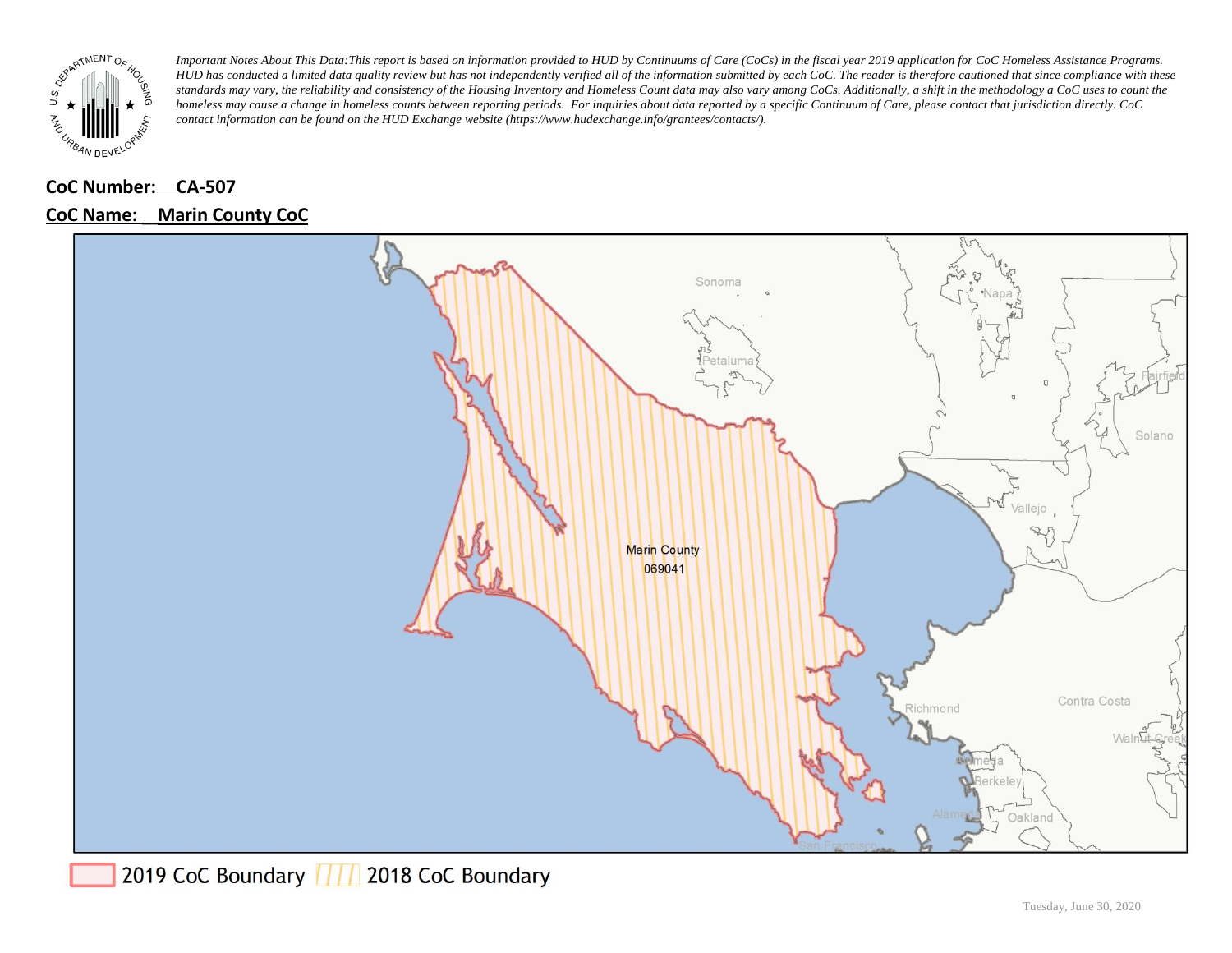

# **CoC Number: CA-507**

## **CoC Name: \_\_ Marin County CoC**

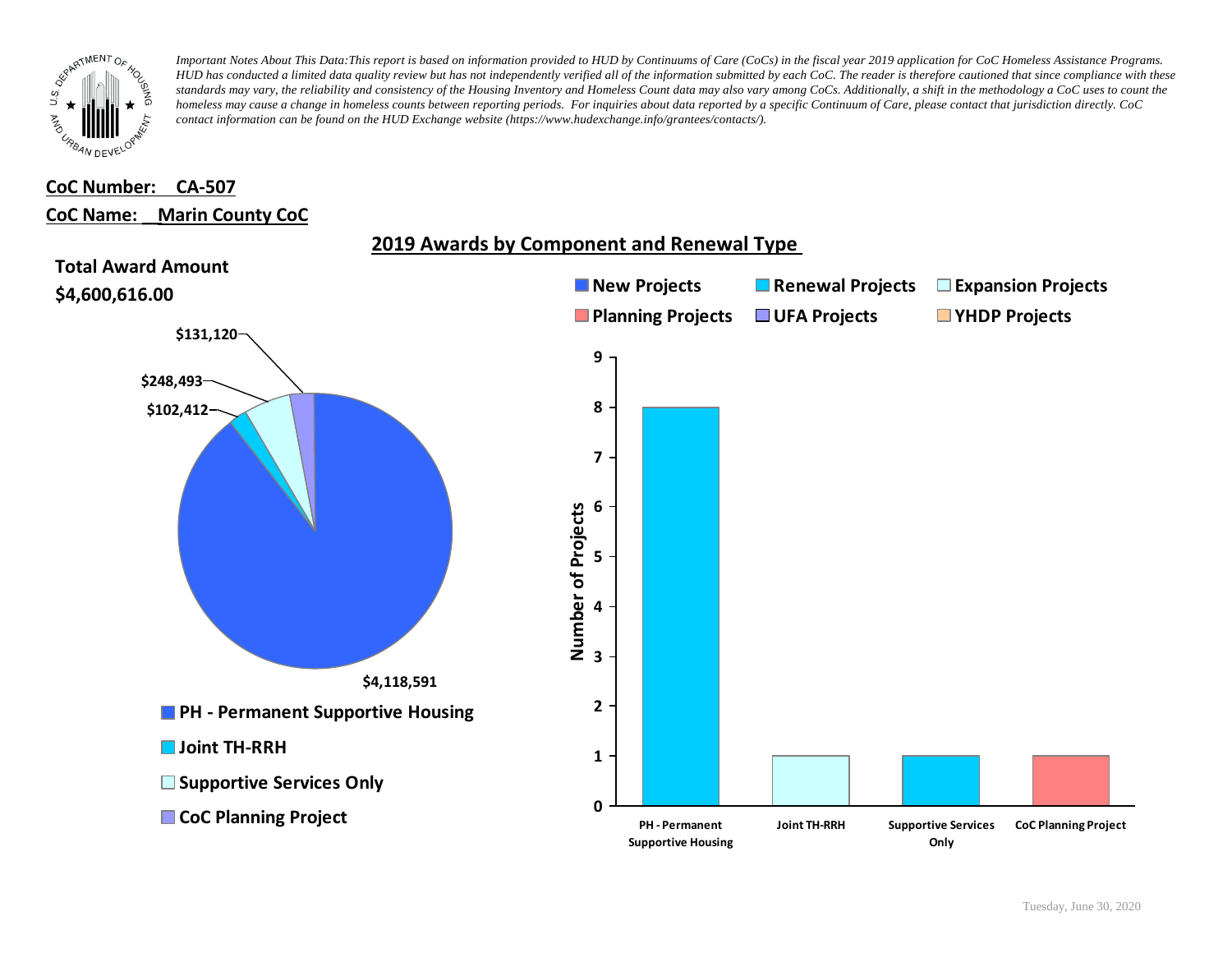

## **CoC Number: CA-507 CoC Name: \_\_ Marin County CoC**



# **2019 Housing Inventory Summarized by Target Population and Bed Type**

<sup>1</sup> Adult & Child Beds refer to beds for households with one adult (age 18 or older) and at least one child (under the age of 18).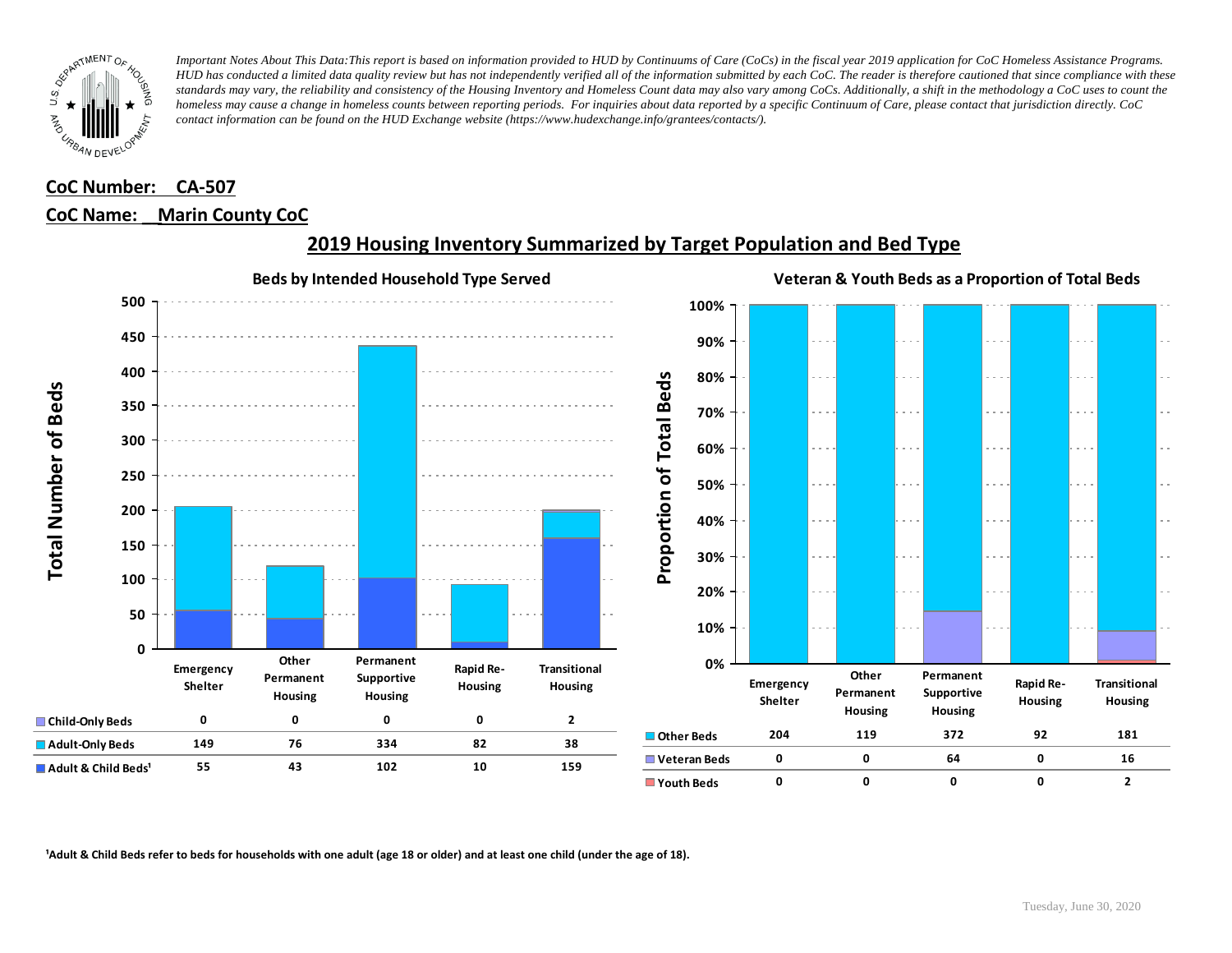

# **CoC Number: CA-507 CoC Name: \_\_ Marin County CoC**

# **2019 Point in Time Count Summarized by Household Type**



\* Safe Haven programs are included in the Transitional Housing category.

¹This category includes single adults, adult couples with no children, and groups of adults. ²This category includes households with one adult and at least one child under age 18.

³This category includes persons under age 18, including children in one-child households, adolescent parents and their children, adolescent siblings, or other household configurations composed only of children.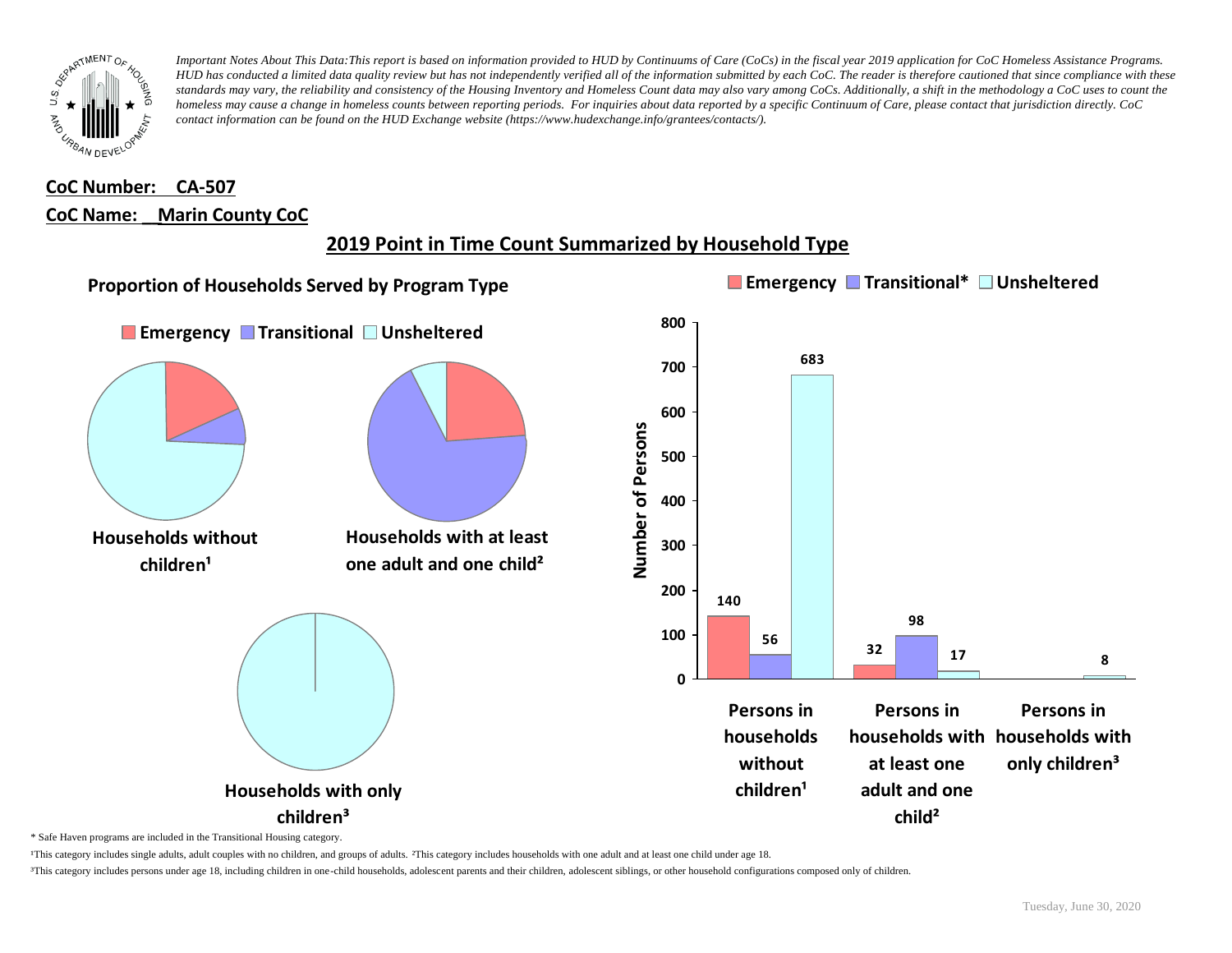

# **CoC Number: CA-507 CoC Name: \_\_ Marin County CoC**



## **2019 Point-In-Time Count Proportion of Persons in each Age Group by Household Type**

\* Safe Haven programs are included in the Transitional Housing category.

¹This category includes single adults, adult couples with no children, and groups of adults. ²This category includes households with one adult and at least one child under age 18.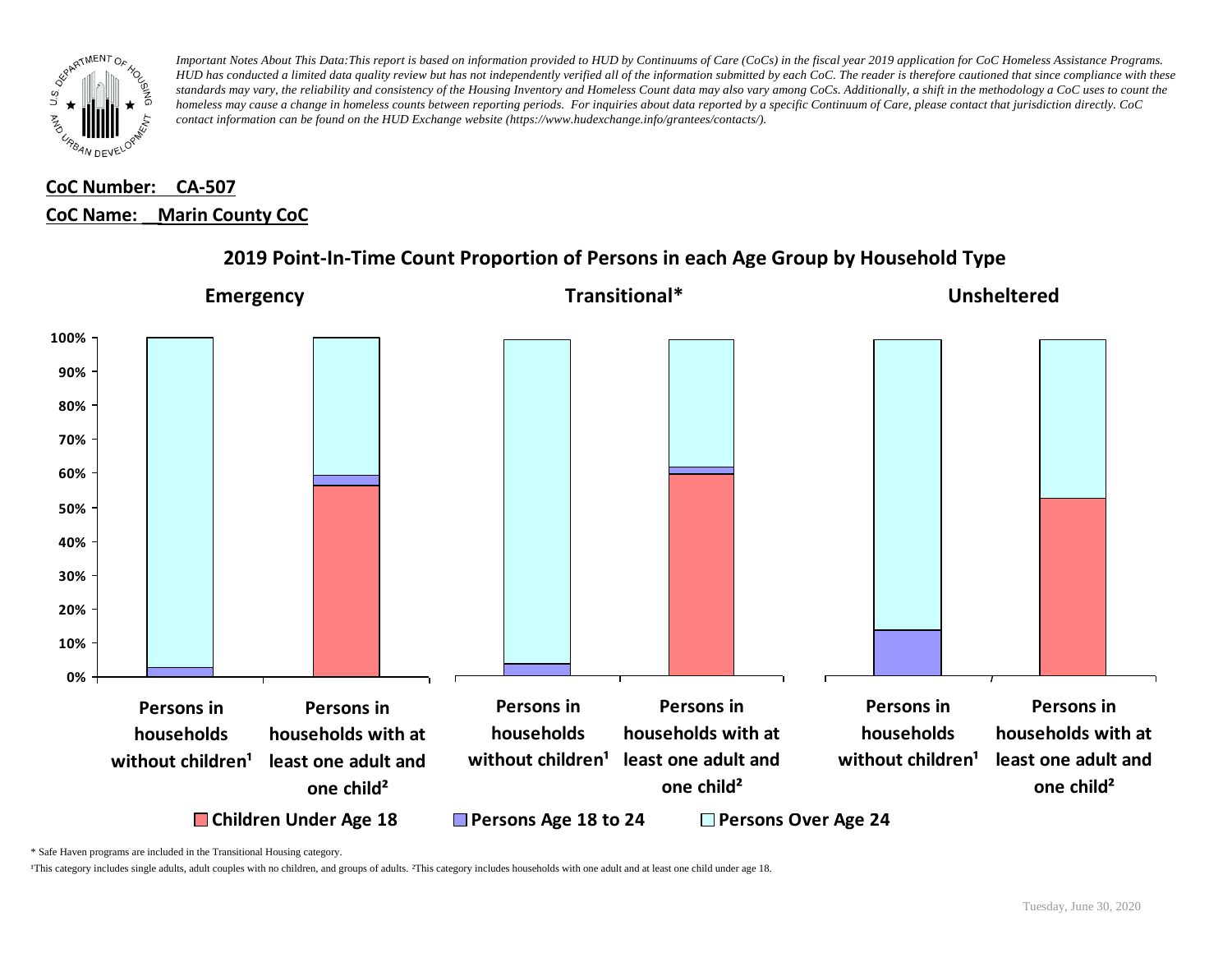

#### **CoC Number: CA-507**

#### **CoC Name: \_\_ Marin County CoC**



## **2019 Point in Time Count Summarized by Chronically Homeless by Household Type**

\* Safe Haven programs are included in the Transitional Housing category.

¹This category includes single adults, adult couples with no children, and groups of adults. ²This category includes households with one adult and at least one child under age 18.

³This category includes persons under age 18, including children in one -child households, adolescent parents and their children, adolescent siblings, or other household configurations composed only of children.